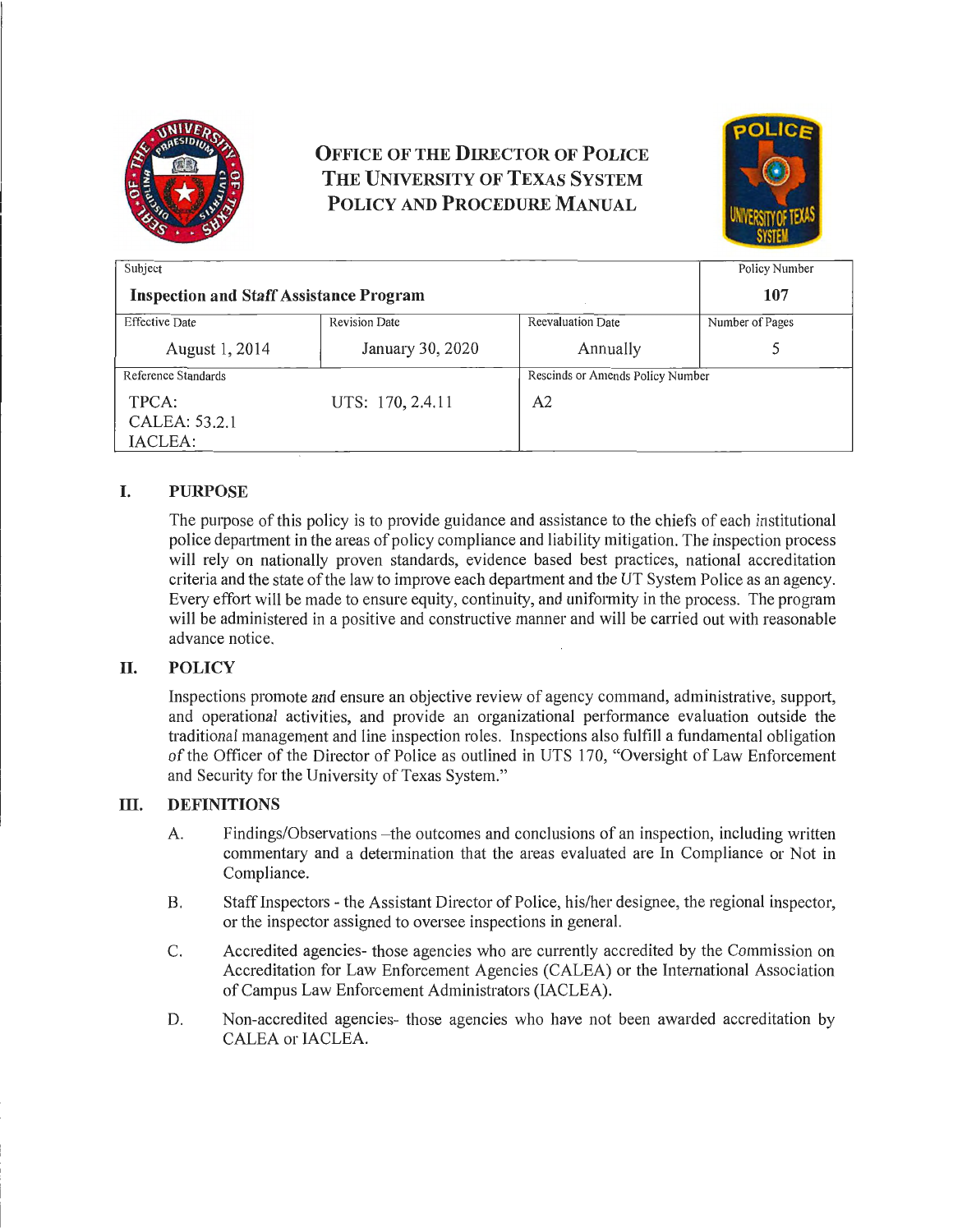#### **IV. FOCUS OF THE PROGRAM**

- A. Policy Inspectors will review the following ODOP/UTSP Policies for proper implementation. To enhance the overall efficiency and effectiveness of the inspections, and prior to the actual inspection date, institution police departments which are not accredited are requested to furnish ODOP proofs of implementation/compliance for each of the policies. Material for the proofs with each policy can be found on the UTS Policy<br>nage under the heading "Inspection Guidelines." These proofs of page under the heading "Inspection Guidelines." These proofs of implementation/compliance should be forwarded to ODOP sufficiently in advance of the scheduled inspection visit to allow for their review and examination.
	- 1. 104 Law Enforcement Authority
	- 2. 105 Jurisdiction of a University of Texas System Police Officer
	- 3. 106 Monthly and Annual Crime Report
	- 4. 108 Disclosure of Campus Security Policies and Campus Crime Statistics
	- 5. 201 Bias-Based Profiling and Racial Profiling
	- 6. 204 Complaint Investigation
	- 7. 312 Field Training
	- 8. 405 Secondary Employment Police Officers
	- 9. 411 Awards Program
	- 10. 601 Use of Force
	- 11. 604 Firearms, Less Lethal Weapons and Ammunition
	- 12. 714 Vehicle Pursuits
	- 13. 735- Discreet Armored Vehicle
	- 14. 807 Civil Disorder/Disturbance Management
	- 15. 813-Emergency Notifications and Timely Warnings
	- 16. 903 Social Media
	- 17. 1203- Evidence Management
	- 18. Criminal Investigations
	- 19. F5 and Training Compliance
	- 20. Communications
- B. Critical Facilities and Functions Inspectors will review the following components or functions to ensure successful and appropriate operational activity.
	- 1. Internal Affairs
	- 2. Criminal Investigations
	- 3. Evidence and Property
	- 4. Money and Valuables
	- 5. Narcotics
	- 6. Firearms
	- 7. Forfeitures
	- 8. Abandoned or lost property
	- 9. Key control (Medical facilities)
	- 10. Sexual Assault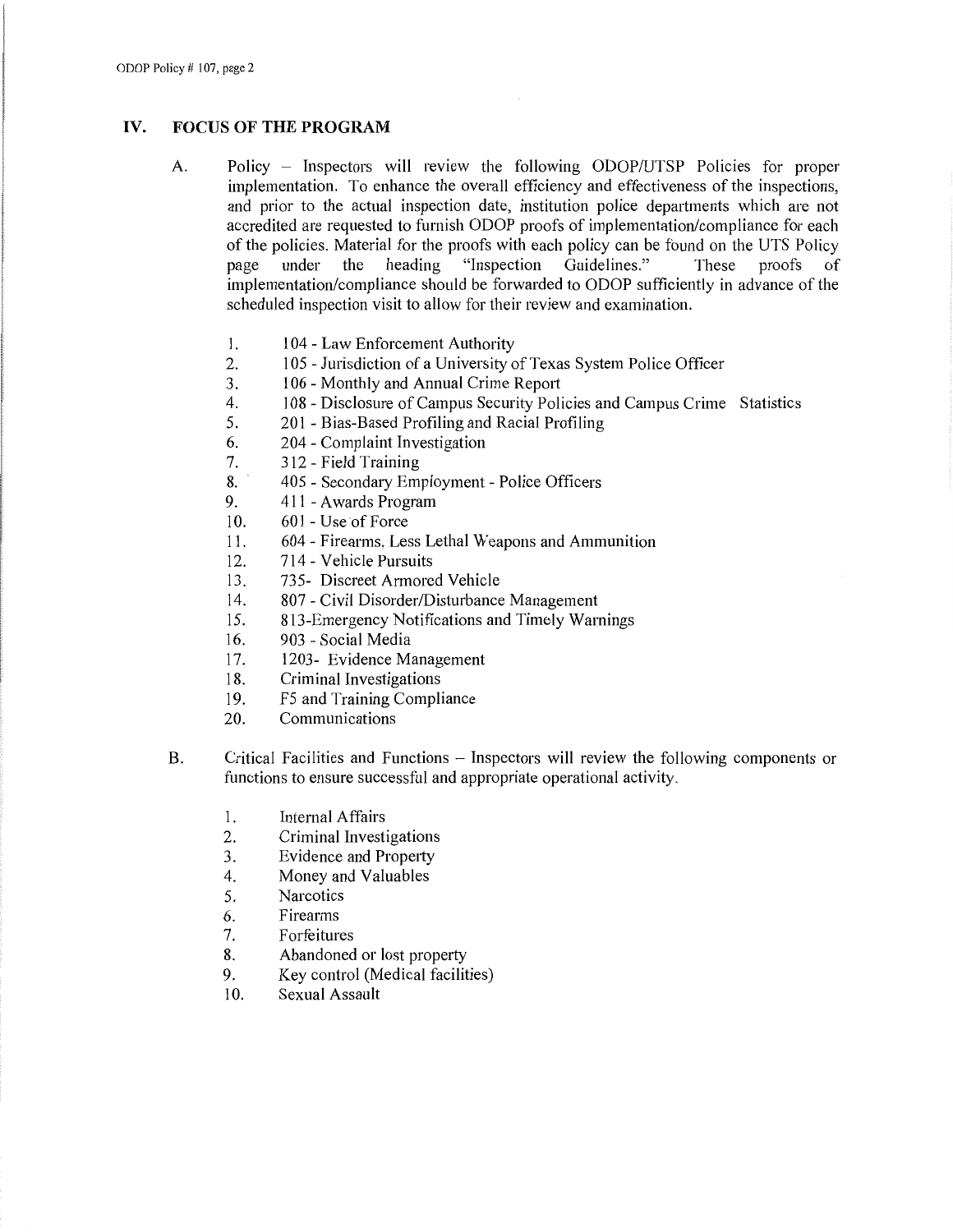- C. Reporting Processes and Requirements Prior to the actual inspection date, Inspectors should review the following areas for proper reporting. Areas 1 through 5 are maintained at ODOP. Areas 6 and 7 are reviewed by the UTS Firearms Coordinator semi-annually. Area 8 is on each Institution's webpage. Data reported and reviewed by the Inspector prior to the inspection should be verified during the on-site inspection.
	- 1. Uniform Crime Report (UCR)-
	- 2. National Incident-Based Reporting System (NIBRS) if reported (The state legislature has established 9/1/19 as the date for all Texas law enforcement agencies to be successfully transitioned to NIBRS/TIBRS reporting and no longer reliant on the traditional UCR reporting format)
	- 3. Internal Affairs (IA)
	- 4. Use of Force
	- 5. Pursuits
	- 6. Firearms
	- 7. Training
	- 8. Clery
- D. Leadership and Command Culture The Assistant Director and assigned Inspector(s) will review the efforts of the Chief of Police and command staff to give full force and effect to the policies of the Office of the Director of Police. Included in the review will be the commitment of the Chief and the command staff to abide by ODOP policy, ensure policy compliance within the department and embrace and reflect the vision and philosophy of the University of Texas System Police in general.
- E. Exemplary Practices Inspectors, with the help of departmental staff, will identify examples of programs, presentations, and processes that are exemplary or noteworthy and could serve as a UTSP-wide model or best practice.
- F. Unique Concerns Upon request, Inspectors will address any concerns or requests on behalf of the Chief or Director that are beyond the scope of the focus areas specifically listed in this policy.

## **V. METHODOLOGY**

- A. Methodology used will depend upon the institutions status, Accredited or Non-Accredited.
- B. The inspection process for accredited institutions will include the submission of periodic reports required by the accrediting body. These will incorporate the respective agency's final report as well as the annual status report. In addition, these agencies will be required to provide additional proofs of compliance as listed below:
	- 1. UTSP Policy 735- Discreet Armored Vehicle
	- 2. F5 and Training Compliance
	- 3. Communications
- C. To assist in the expedited inspection process, accredited departments will be asked to grant access for the inspection team to review accreditation files to confirm compliance via PowerDMS or any other digital medium.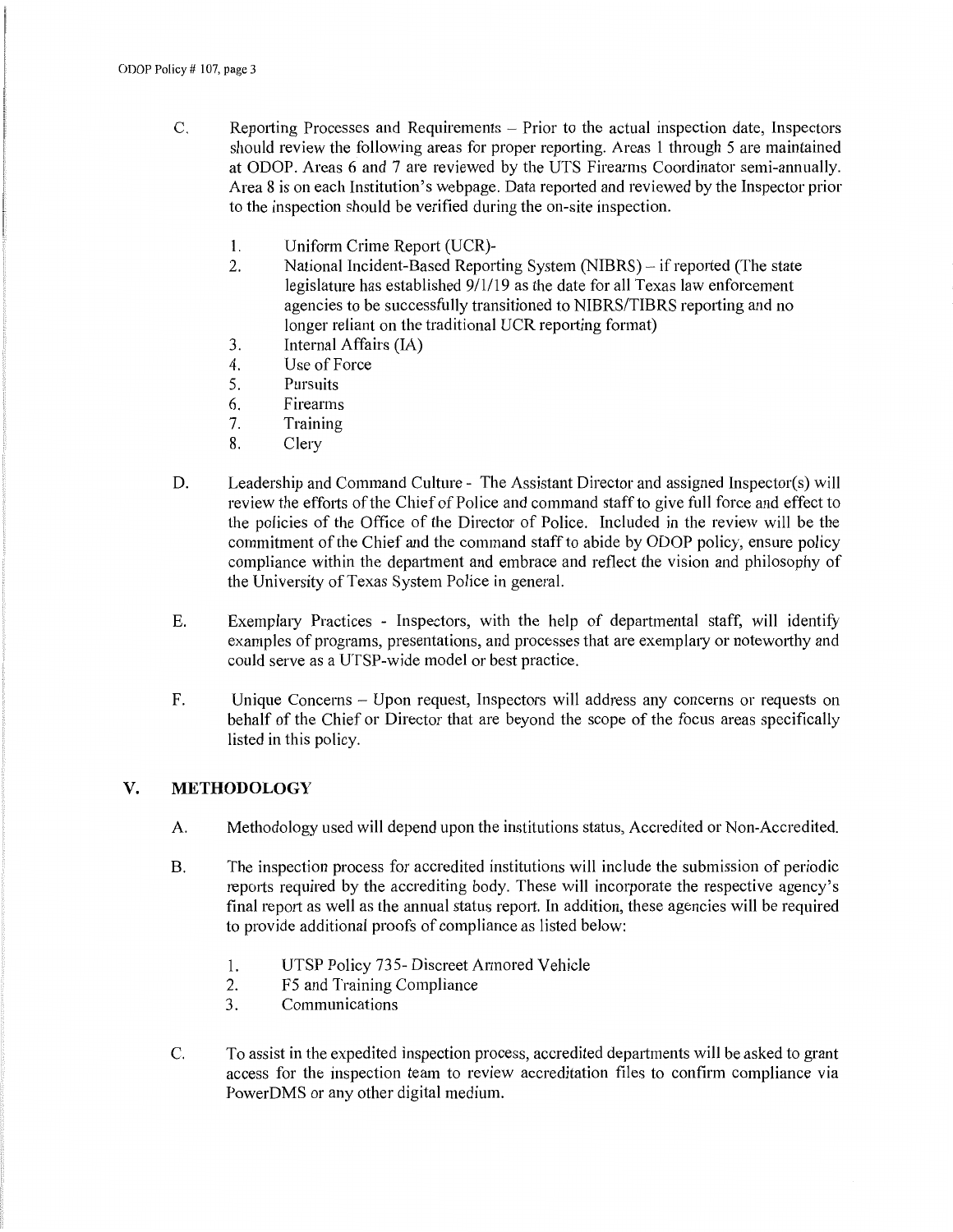- D. Non-Accredited departments shall download proofs of implementation/compliance for each of the policies outlined in Section IV (a-t) of this policy. These proofs of compliance will be downloaded to the ODOP SharePoint Inspections site; a link for access to the SharePoint site specific to that Institutional Police Department will be provided to those responsible for the inspection process at each campus.
	- 1. Departments scheduled for inspection will receive notice a minimum of 30 days prior to the start of the inspection process; every effort will be made to coordinate mutually convenient dates for the inspection to take place.
	- 2. The inspection will be conducted by the Inspections Program Manager or other ODOP staff as required. Attire for the inspection team will be the Class A uniform; with the Class B uniform or a business suit serving as alternatives when approved by the Director.
	- 3. The inspection team will meet with the Chief and whomever the Chief chooses for introductions and in-brief prior to starting the inspection.
	- 4. The inspection team may meet with the Chief to provide a mid-visit briefing if needed.
	- 5. The inspection team will meet with the Chief and whomever the Chief chooses for an out-brief to discuss observations and findings/observations from the inspection.
	- 6. The inspection team may employ a variety of techniques to gather information including, but not limited to: ride-alongs, attending shift and command staff briefings, interviews, mutually available checklists, static displays, visiting programs or presentations, group discussions, review of files and examining proofs of compliance used by the department for national law enforcement accreditation.
	- 7. Institution chiefs of police shall make available to the inspection team any and all records, documentation and personnel that are required and necessary to successfully complete the inspection.
	- 8. Inspections shall normally be conducted once every two years (24 months) at each institution police department.
	- 9. In the event of a change in the Chief of Police or a finding of Not In Compliance during an inspection, a follow-up inspection will be conducted within one year (12 months) and then, assuming compliance has been established; a regular inspection schedule will be resumed.
- E. Reporting
	- l. Following the out-brief and conclusion of the on-site visit, the inspection team will prepare an Inspection Report for the Chief within 30 days. The report will include observations and findings as well as recommendations/requirements for future implementation.
	- 2. The Director of Police will review/approve the report and provide it to the Chief of the department. A copy of the report will also be provided to the Deputy Chancellor and either the Executive Vice Chancellor for Academic Affairs or the Executive Vice Chancellor for Health Affairs, whichever is appropriate.
	- 3. The report will include the ODOP support plan for areas identified as requiring changes, enhancement or assistance.
	- 4. The Chief of the department may submit a Management Response to the Inspection Report.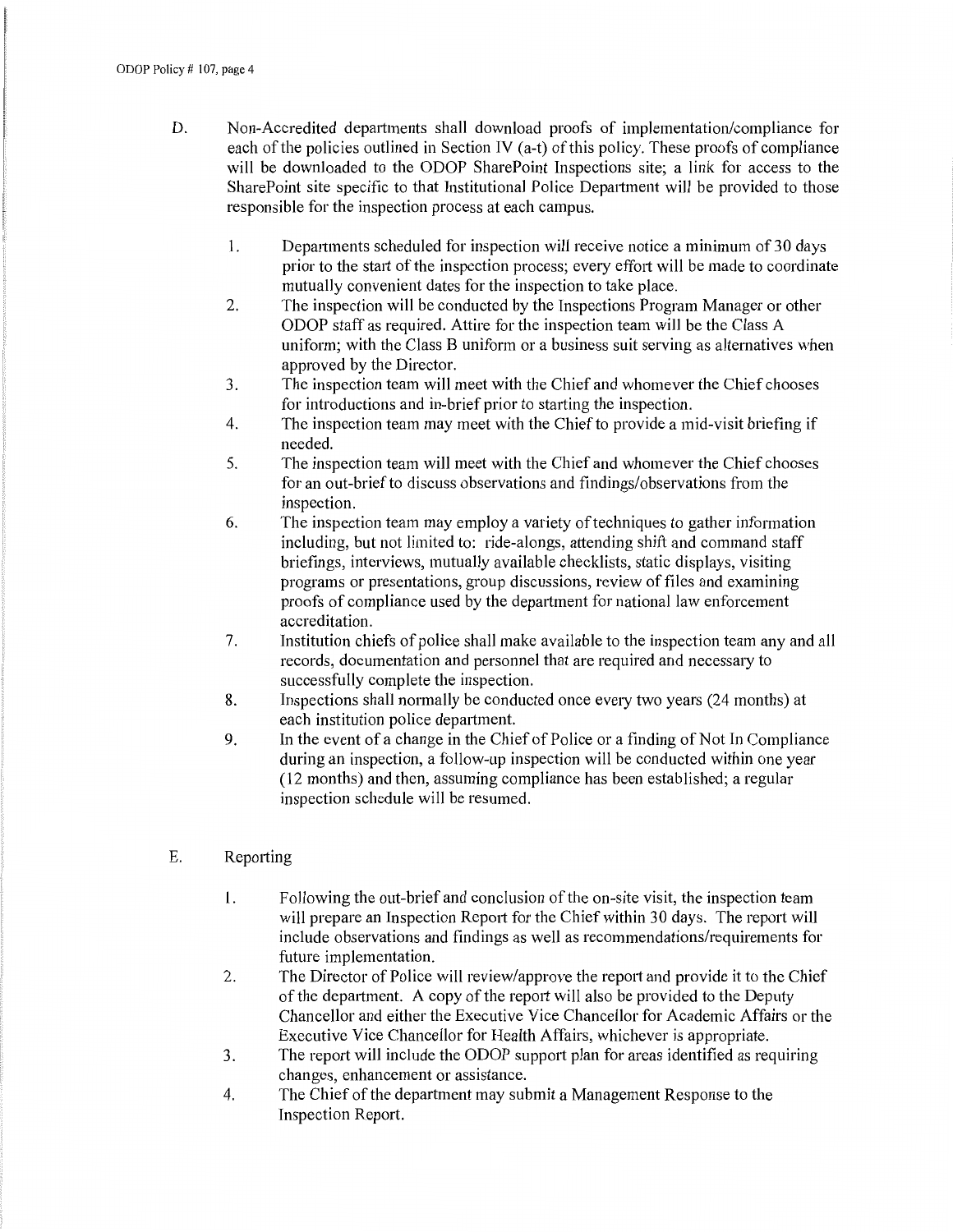- 5. The Director of Police may add "Director's Remarks" to the report as they choose.
- 6. A report form, consisting of both narrative and template elements, shall be used for each inspection.
- 7. Included in the template will be an observation/finding for each inspection area and the findings shall consist of two categories: In Compliance or Not In Compliance.

Michael J. Heidingsfield Director of Police